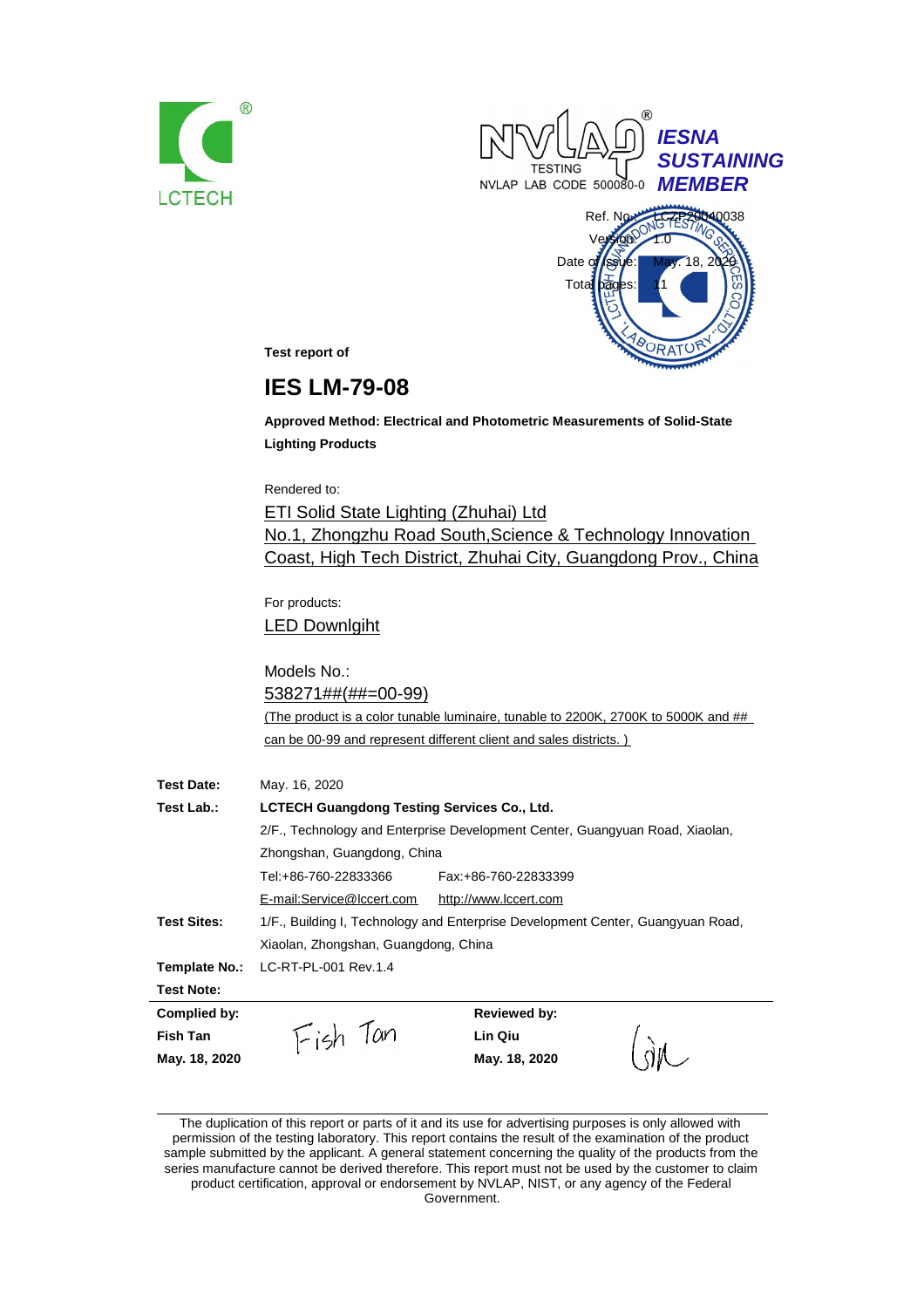



Page 2 of 11

# **Table of Contents**

| 1 <sub>1</sub> |     |  |
|----------------|-----|--|
|                | 1.1 |  |
|                | 1.2 |  |
|                | 1.3 |  |
| 2.             |     |  |
|                | 2.1 |  |
|                | 2.2 |  |
|                | 2.3 |  |
|                | 2.4 |  |
|                | 2.5 |  |
|                | 2.6 |  |
|                | 2.7 |  |
|                | 2.8 |  |
| 3.             |     |  |
|                | 3.1 |  |
|                | 3.2 |  |
|                | 3.3 |  |
| 4.             |     |  |
|                | 4.1 |  |
|                | 4.2 |  |
|                | 4.3 |  |
|                | 4.4 |  |
|                | 4.5 |  |
|                | 4.6 |  |
|                |     |  |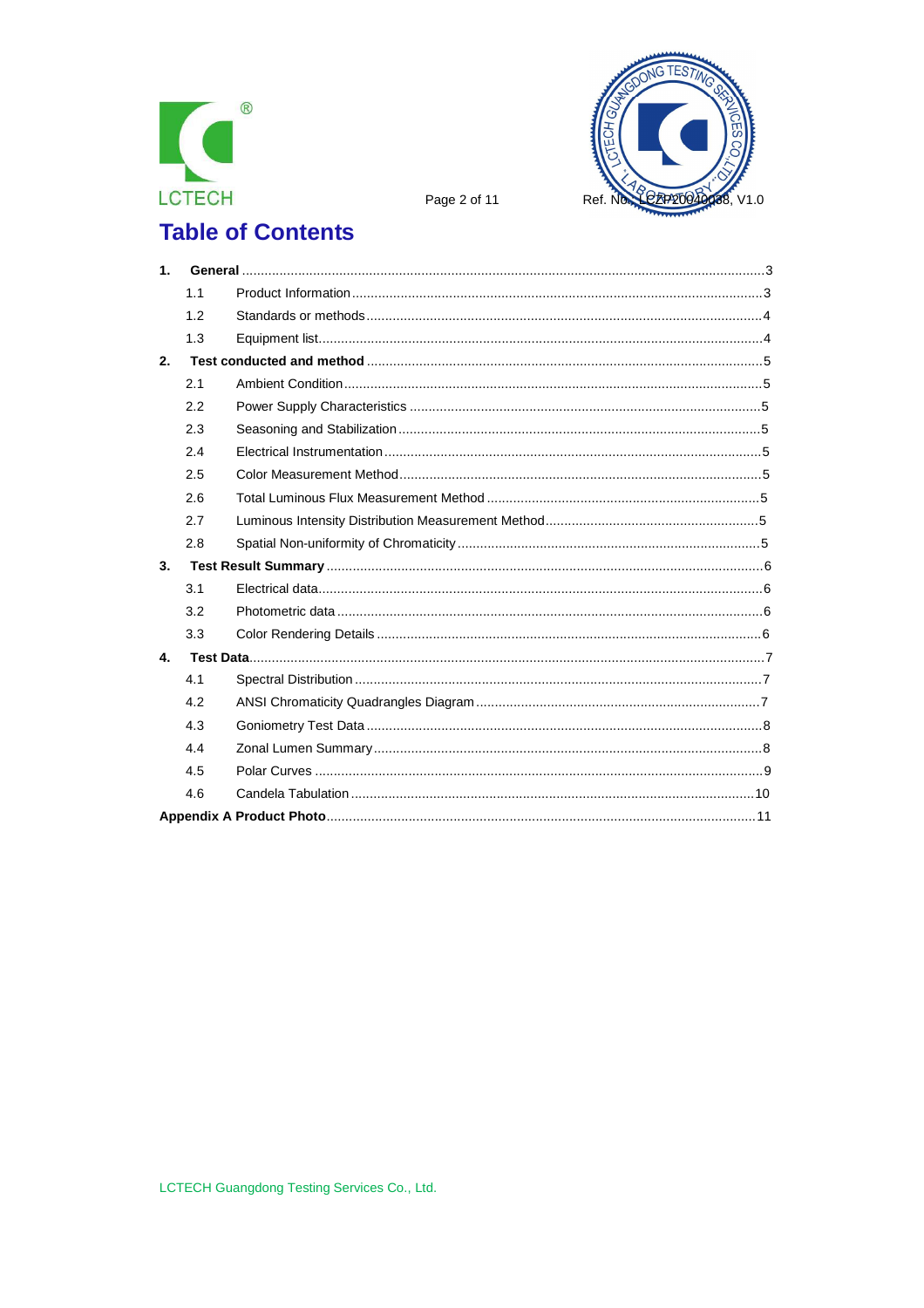

**1. General**



## **1.1 Product Information**

| <b>Brand Name</b>            | <b>Commercial Electric</b>                      |
|------------------------------|-------------------------------------------------|
| Product Type                 | <b>LED Downlight</b>                            |
| Model Number                 | 538271##(##=00-99)                              |
| <b>Rated Inputs</b>          | 120VAC, 60Hz                                    |
| <b>Rated Power</b>           | 11 <sub>W</sub>                                 |
| Rated Light output           | 650lm                                           |
| Declared CCT                 | 2700K, 3000K, 3500K, 4000K, 5000K               |
| Power Supply                 | ETI-AD01100250036DDA                            |
| LED Package, Array or Module | SPMWH6229AQ7SGW*SM +SPMWH1228FD7WAL*SE, SAMSUNG |
|                              | ELECTRONICS CO., LTD.                           |
| <b>Receipt Samples</b>       | 1 unit                                          |
| Sample Code of lab.          | 200513105007                                    |
| Date of Receipt Samples      | May. 13, 2020                                   |
| <b>Note</b>                  | 2700K was selected for the test.                |
|                              |                                                 |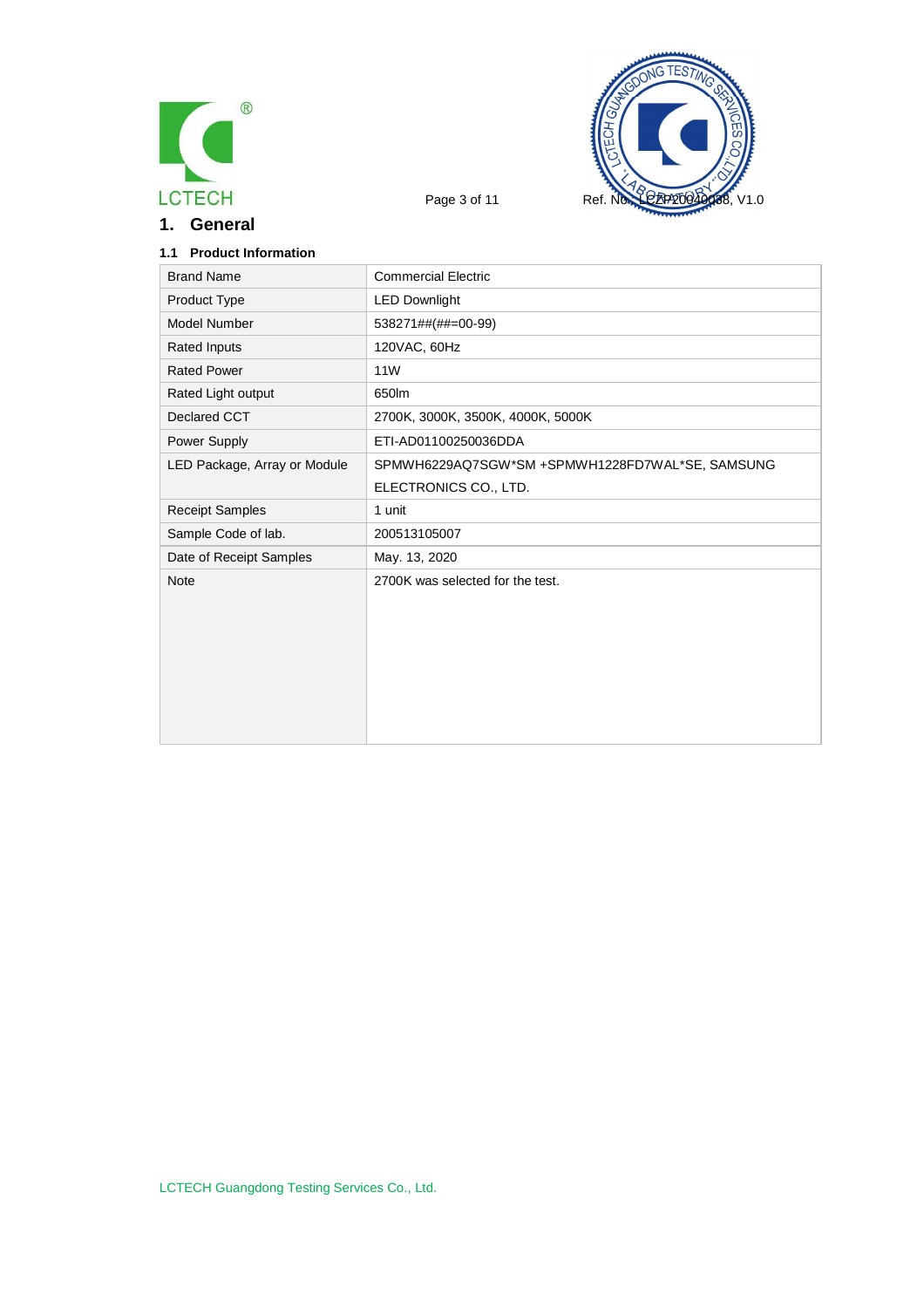



#### **1.2 Standards or methods**

The following standards are partly or totally used or referenced for test:

| No.                     | Name                                                                     |
|-------------------------|--------------------------------------------------------------------------|
| ANSI/NEMA/ ANSLG        | Specifications for the Chromaticity of Solid State Lighting Products     |
| C78.377-2011 or 2015 or |                                                                          |
| 2017                    |                                                                          |
| ANSI C82.77-2002        | Harmonic Emission Limits—Related Power Quality Requirements for Lighting |
|                         | Equipment                                                                |
| CIE Pub. No. 13.3-1995  | Method of Measuring and Specifying Color Rendering of Light Sources      |
| CIE Pub. No. 15:2004    | Colorimetry                                                              |
| <b>IES LM-79-08</b>     | Electrical and Photometric Measurements of Solid-State Lighting Products |

#### **1.3 Equipment list**

| <b>Instrument</b>                 | ID          | Model name         | Cal. date  | <b>Next cal. Date</b> |
|-----------------------------------|-------------|--------------------|------------|-----------------------|
| <b>AC Power supply</b>            | LC-I-987    | APW-120N           | 2020-01-06 | 2021-01-05            |
| <b>AC Power supply</b>            | LC-I-989    | APW-120N           | 2020-01-06 | 2021-01-05            |
| Power analyzer                    | LC-I-928    | WT210              | 2019-12-29 | 2020-12-28            |
| Power analyzer                    | LC-I-954    | WT210              | 2019-12-26 | 2020-12-25            |
| Multimeter                        | LC-I-972    | Fluke 17B          | 2019-07-29 | 2020-07-28            |
| Photometric colorimetric          |             |                    |            |                       |
| electric system*                  | LC-I-956    | <b>HAAS-2000</b>   | Before use | Before use            |
| (2 meter sphere)                  |             |                    |            |                       |
| Standard lamp**                   | LC-PL-I-011 | D <sub>204</sub> C | 2019-08-01 | 2020-07-31            |
| Luminous Flux Standard<br>Lamp*** | LC-PL-I-003 | 24V100W            | 2019-08-01 | 2020-07-31            |
| Goniophotometer(with              | LC-I-902    | GMS2000            | 2020-04-24 | 2021-04-23            |
| mirror)                           |             |                    |            |                       |
| Wireless temperature              | LC-I-PL-009 | DWLR-DLR           | 2020-01-03 | 2021-01-02            |
| transmitter                       |             |                    |            |                       |
| Wireless temperature              | LC-I-PL-008 | DWLR-DLR           | 2020-01-03 | 2021-01-02            |
| transmitter                       |             |                    |            |                       |

*Note:*

*\* Bandwidth of spectroradiometer is 1 nm.*

*\*\* halogen lamp, 100W, omni-directional type, and its traceability to NIM.*

*\*\*\* halogen lamp, 100W, omni-directional type, and its traceability to NIM.*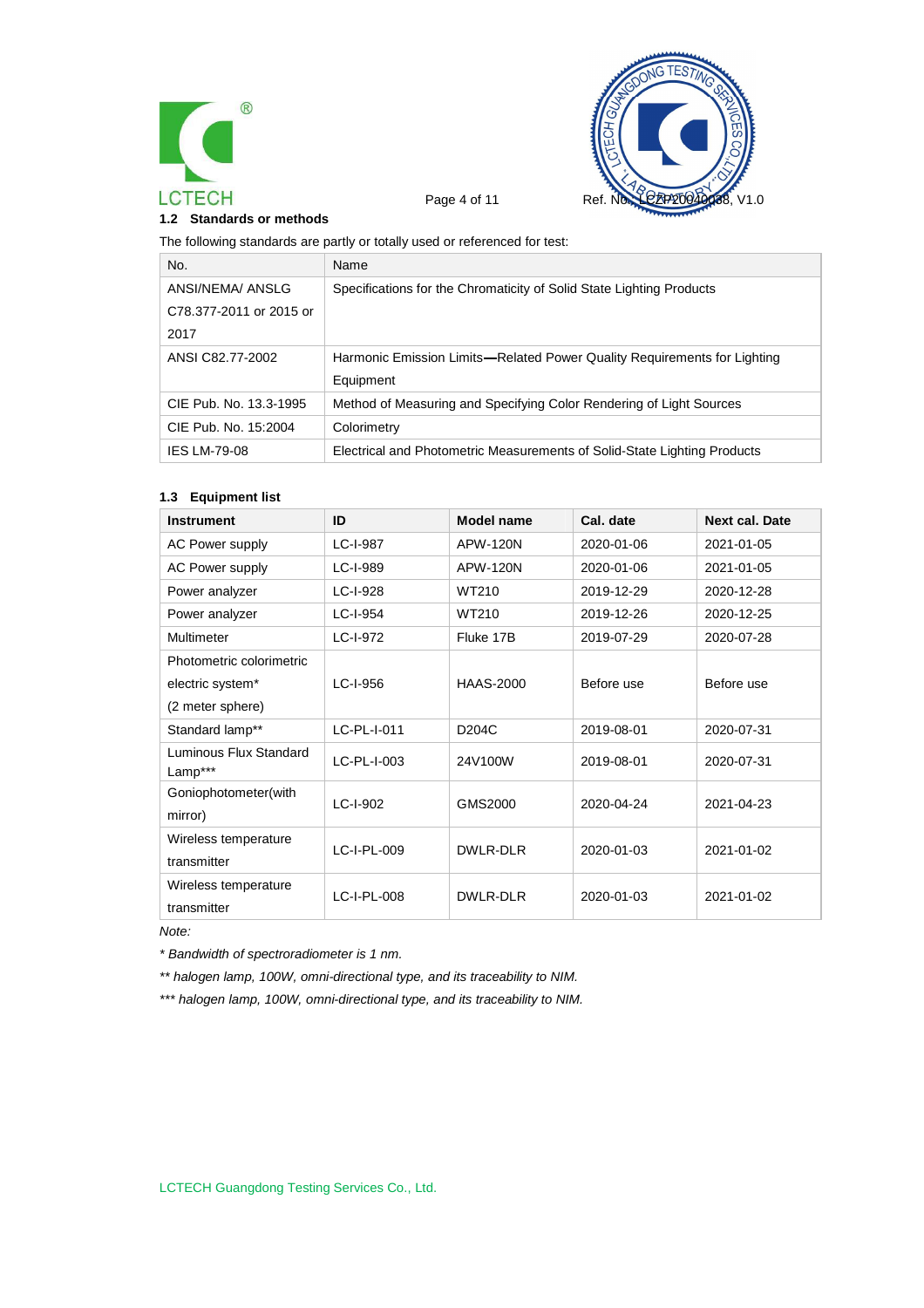



Page 5 of 11 Ref.

# **2. Test conducted and method**

The lamp/luminaire was operated at least 2 hours to reach stabilization and temperature equilibrium before test.

#### **2.1 Ambient Condition**

The ambient temperature in which measurements are being taken was maintained at 25 °C  $\pm$  1°C; the air flow around the sample(s) being tested did not affect the performance.

#### **2.2 Power Supply Characteristics**

The AC power supply had a sinusoidal voltage wave shape at the prescribed frequency (60 Hz) such that the RMS summation of the harmonic components does not exceed 3 percent of the fundamental during operation of the test item.

The voltage of AC power supply (RMS voltage) applied to the device under test was regulated to within ±0.2 percent under load.

#### **2.3 Seasoning and Stabilization**

No seasoning was performed in accordance with IESNA LM-79-08. And before the measurement, the sample was stabilized until the light output and power variations were less than 0.5% in 30 minutes intervals (3 readings, 15 minutes apart).

#### **2.4 Electrical Instrumentation**

The calibration uncertainties of the instruments for AC voltage and current were less than 0.2 percent, and the calibration uncertainty of the AC power meter was less than 0.5 percent(95 % confidence interval,  $k=2$ ).

#### **2.5 Color Measurement Method**

Spectral radiant flux was measured by a sphere (2 meter)-spectroradiometer system, and the color characteristics (Color rendering index, correlated color temperature, chromaticity coordinate) were calculated from these by software automatically.

#### **2.6 Total Luminous Flux Measurement Method**

Total luminous flux was measured by type C goniophotometer system.

Light intensity distribution was measured by a type C goniophotometer (with mirror) which can keep the sample in burn position when the tests conduct, and the total luminous flux was calculated from the intensity data by software automatically.

#### **2.7 Luminous Intensity Distribution Measurement Method**

Luminous intensity distribution was measured by a mirror-type goniophotometer (Type C) which can keep the sample in burn position when the tests conduct, and the kinds of graph were generated by software automatically.

#### **2.8 Spatial Non-uniformity of Chromaticity**

The customer did not require this measurement.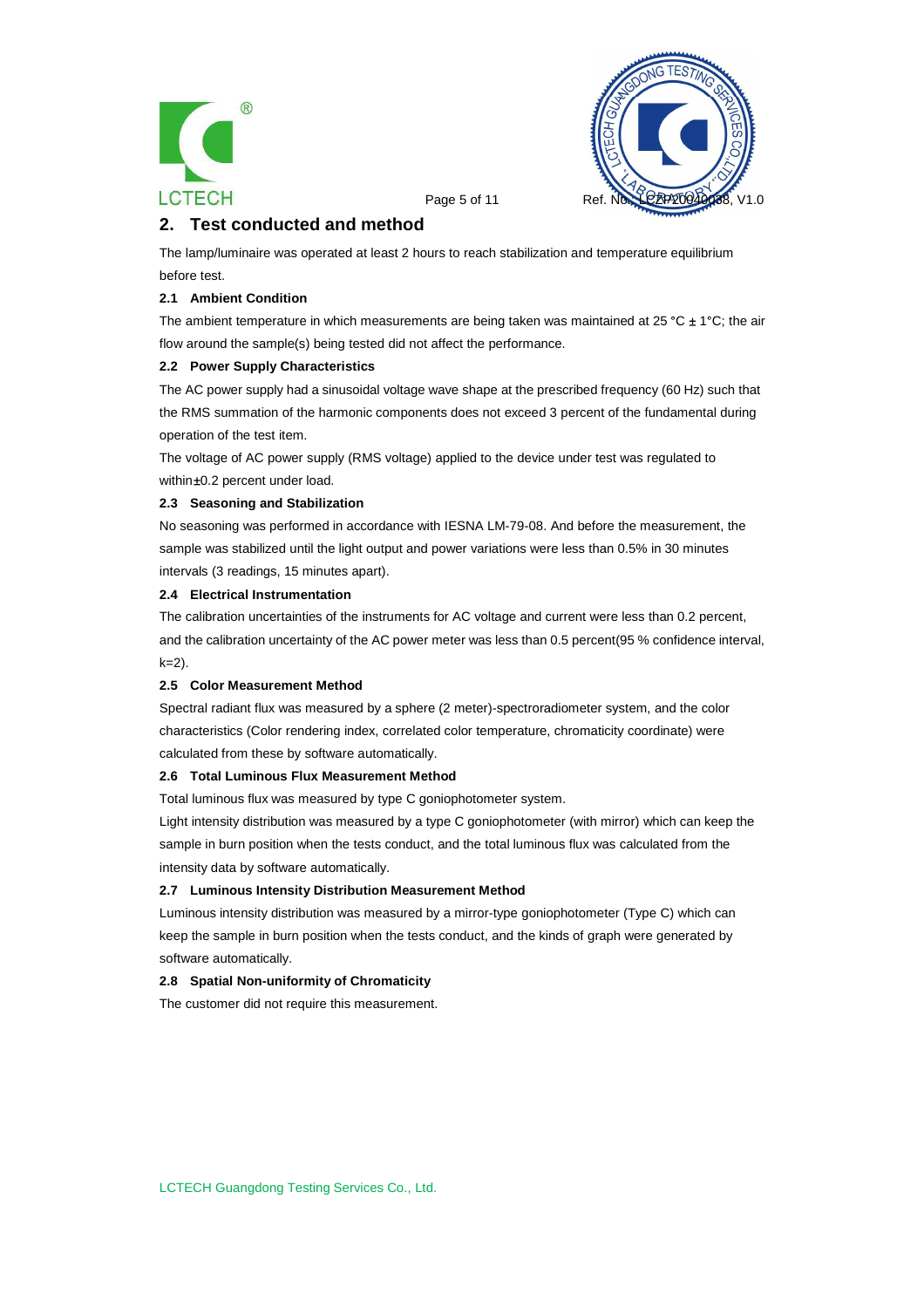



# **3. Test Result Summary**

# **3.1 Electrical data**

| Criteria Item             | Result(Sphere)           | Result(Goniophotometer)  |
|---------------------------|--------------------------|--------------------------|
| Input Voltage & Frequency | 120.03 V~60Hz            | 120.00V~60Hz             |
| Input Current(A)          | 0.090                    | 0.090                    |
| Total Power(W)            | 10.31                    | 10.35                    |
| Power Factor              | 0.954                    | 0.954                    |
| Off-state Power(W)        | $\overline{\phantom{0}}$ | $\overline{\phantom{0}}$ |

#### **3.2 Photometric data**

| Criteria Item                         | Result(Sphere)              | Result(Goniophotometer)   |
|---------------------------------------|-----------------------------|---------------------------|
| Total Lumens(Im)                      |                             | 691.71                    |
| Luminaire Efficacy(Im/W)              |                             | 66.83                     |
| Correlated Color Temperature (CCT)(K) | 2707                        |                           |
| Color Rendering Index (CRI)           | 92.0                        |                           |
| R <sub>9</sub>                        | 55                          |                           |
| Chromaticity Coordinate (x,y)         | $x = 0.4577$ y = 0.4076     |                           |
| Chromaticity Coordinate (u,v)         | $u = 0.2624$ $v = 0.3506$   |                           |
| Chromaticity Coordinate (u', v')      | $u' = 0.2624$ $v' = 0.5259$ |                           |
| Duv                                   | $-0.0009$                   |                           |
| Zone Lumens between 0-60 °            |                             | 79.52 %                   |
|                                       |                             | $CO/180 = 113.0^{\circ}$  |
| Beam Angle(50%lmax)                   |                             | $C90/270 = 112.8^{\circ}$ |

### **3.3 Color Rendering Details**

| R <sub>1</sub> | R <sub>2</sub>  | R <sub>3</sub>  | R <sub>4</sub>  | R <sub>5</sub>  | R <sub>6</sub>  | R <sub>7</sub>  | R <sub>8</sub> |
|----------------|-----------------|-----------------|-----------------|-----------------|-----------------|-----------------|----------------|
| 92             | 97              | 98              | 91              | 92              | 96              | 90              | 79             |
| R <sub>9</sub> | R <sub>10</sub> | R <sub>11</sub> | R <sub>12</sub> | R <sub>13</sub> | R <sub>14</sub> | R <sub>15</sub> | $\blacksquare$ |
| 55             | 92              | 92              | 83              | 94              | 99              | 88              | -              |

*Note: N/A*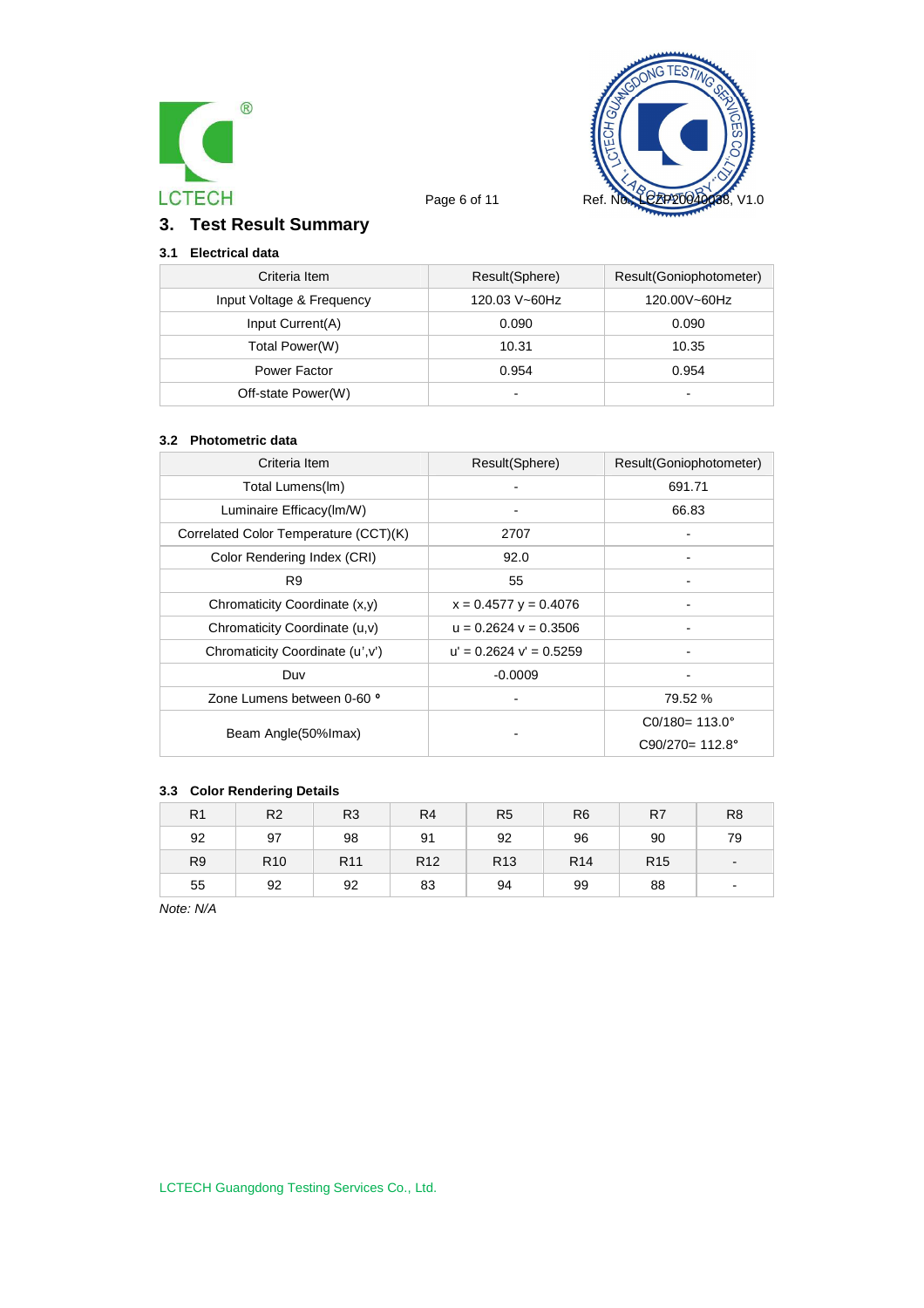





LCTECH Guangdong Testing Services Co., Ltd.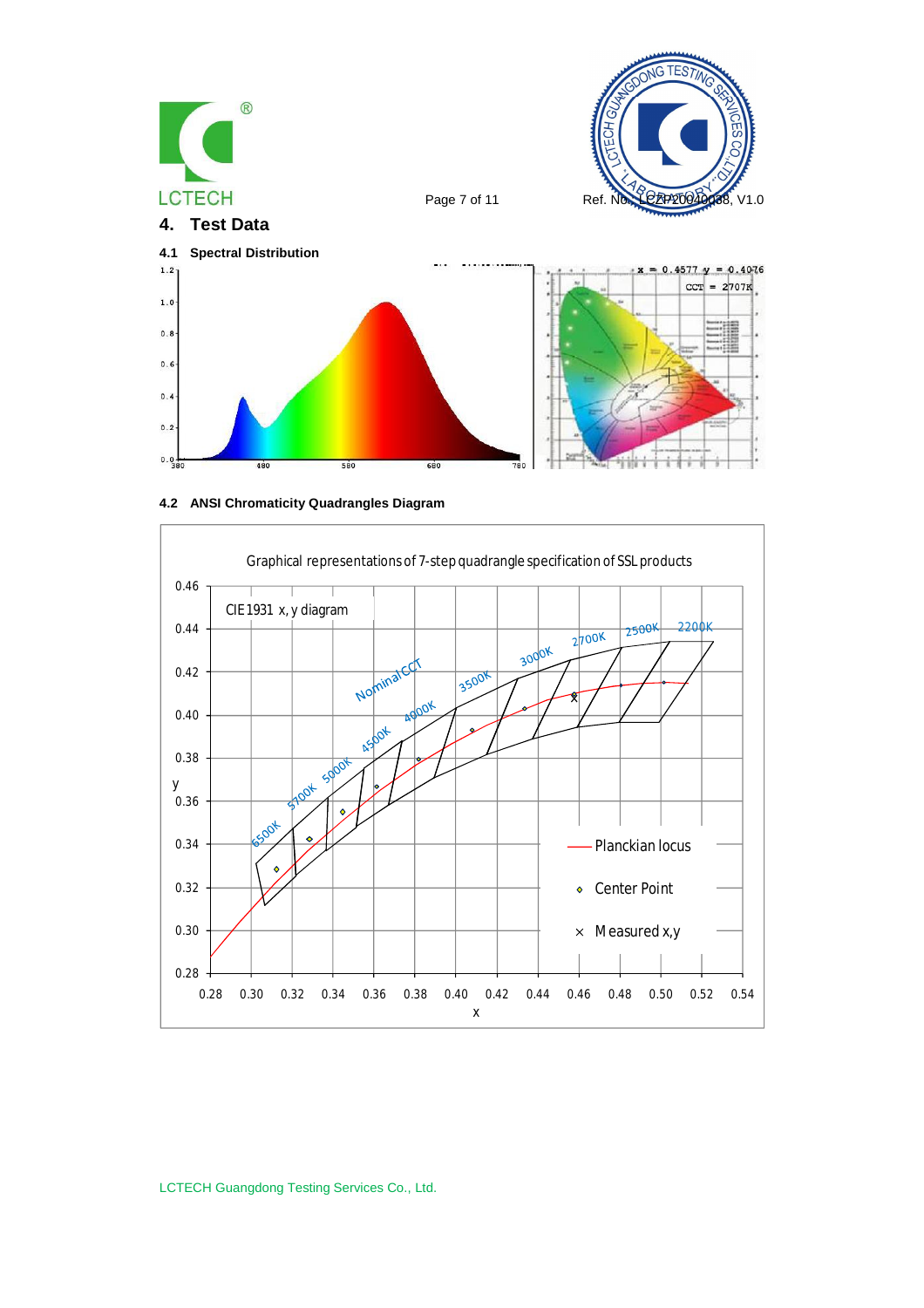



| 4.3 Goniometry Test Data |  |
|--------------------------|--|
|--------------------------|--|

| CIE Type                    | Direct  | <b>Basic Luminous Shape</b> | Circular          |
|-----------------------------|---------|-----------------------------|-------------------|
| Spacing Criteria (0-180)    | 1.28    | Luminous Length             | 0.07 m (Diameter) |
| Spacing Criteria (90-270)   | 1.28    | Luminous Width              | 0.07 m (Diameter) |
| Spacing Criteria (Diagonal) | 1.38    | Luminous Height             | 0.00 <sub>m</sub> |
| <b>Test Distance</b>        | 29.63 m |                             |                   |

## **4.4 Zonal Lumen Summary**

| Zone      | Lumens | %Lamp | %Fixt  |
|-----------|--------|-------|--------|
| $0 - 20$  | 88.81  | 12.80 | 12.80  |
| $0 - 30$  | 189.03 | 27.20 | 27.30  |
| $0 - 40$  | 310.24 | 44.70 | 44.90  |
| $0 - 60$  | 550.06 | 79.20 | 79.50  |
| $0 - 80$  | 682.78 | 98.30 | 98.70  |
| $0 - 90$  | 691.47 | 99.50 | 100.00 |
| 10-90     | 668.53 | 96.20 | 96.60  |
| 20-40     | 221.43 | 31.90 | 32.00  |
| 20-50     | 347.37 | 50.00 | 50.20  |
| 40-70     | 325.62 | 46.90 | 47.10  |
| 60-80     | 132.72 | 19.10 | 19.20  |
| 70-80     | 46.92  | 6.80  | 6.80   |
| 80-90     | 8.69   | 1.30  | 1.30   |
| 90-110    | 0.00   | 0.00  | 0.00   |
| 90-120    | 0.00   | 0.00  | 0.00   |
| 90-130    | 0.00   | 0.00  | 0.00   |
| 90-150    | 0.00   | 0.00  | 0.00   |
| 90-180    | 0.24   | 0.00  | 0.00   |
| 110-180   | 0.24   | 0.00  | 0.00   |
| $0 - 180$ | 691.71 | 99.60 | 100.00 |
|           |        |       |        |

Total Luminaire Efficiency = 99.60%

### **ZONAL LUMEN SUMMARY**

| Zone    | Lumens |
|---------|--------|
| 0-10    | 22.94  |
| 10-20   | 65.87  |
| 20-30   | 100.22 |
| 30-40   | 121.21 |
| 40-50   | 125.94 |
| 50-60   | 113.88 |
| 60-70   | 85.80  |
| 70-80   | 46.92  |
| 80-90   | 8.69   |
| 90-100  | 0.00   |
| 100-110 | 0.00   |
| 110-120 | 0.00   |
| 120-130 | 0.00   |
| 130-140 | 0.00   |
| 140-150 | 0.00   |
| 150-160 | 0.00   |
| 160-170 | 0.16   |
| 170-180 | 0.08   |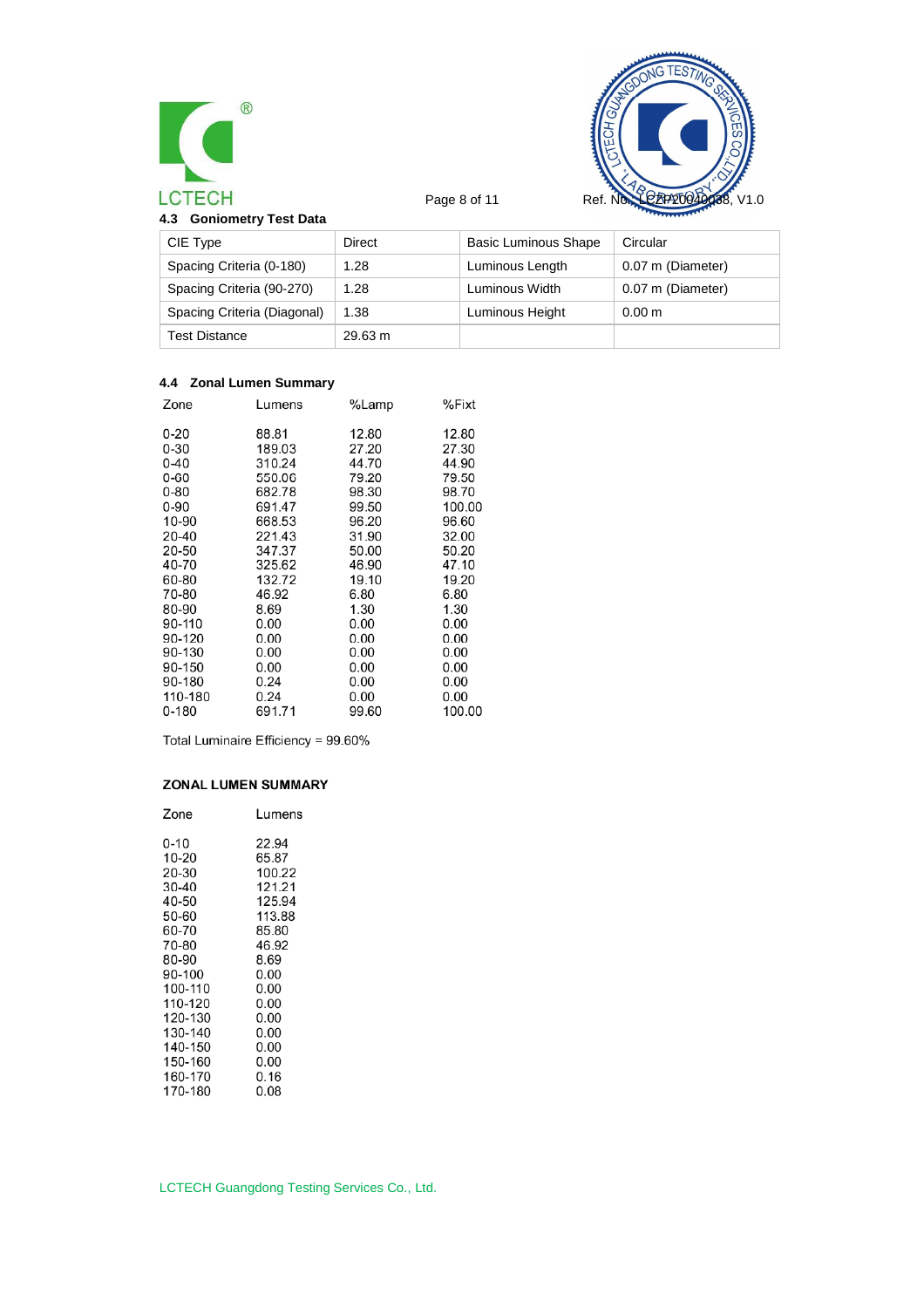





Maximum Candela = 242.311 Located At Horizontal Angle = 0, Vertical Angle = 0<br># 1 - Vertical Plane Through Horizontal Angles (0 - 180)<br># 2 - Vertical Plane Through Horizontal Angles (90 - 270)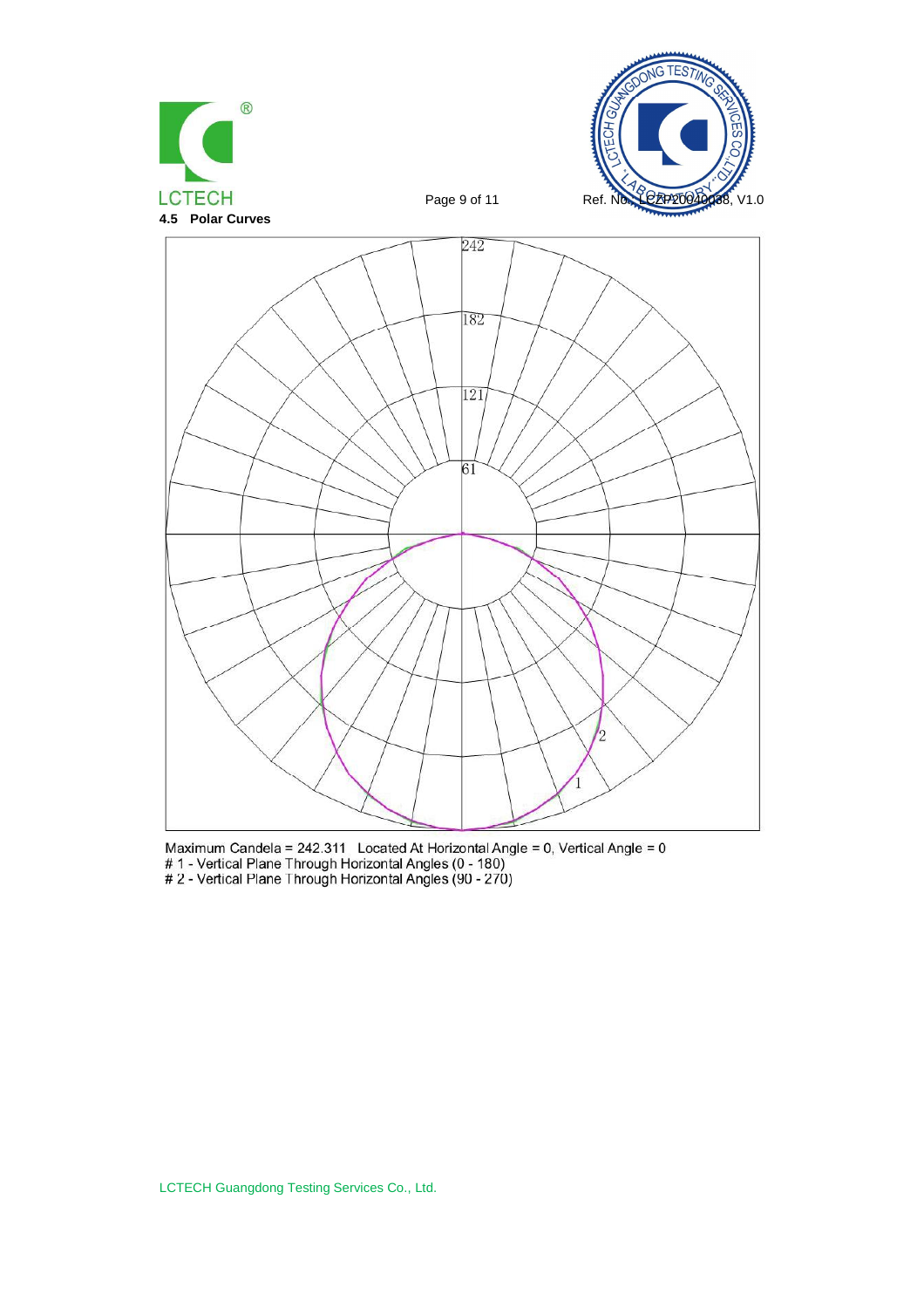



|          | 0                  | 15                 | 30                 | 45                 | 60                 | 75                 | 90                 |
|----------|--------------------|--------------------|--------------------|--------------------|--------------------|--------------------|--------------------|
| 0        | 242.311            | 242.311            | 242.311            | 242.311            | 242.311            | 242.311            | 242.311            |
| 5        | 241.429            | 241.430            | 241.430            | 240.991            | 240.995            | 240.995            | 241.003            |
| 10       | 238.786            | 238.569            | 238.569            | 238.132            | 238.369            | 238.369            | 237.953            |
| 15       | 233.059            | 233.286            | 233.286            | 233.075            | 233.987            | 233.987            | 233.159            |
| 20       | 226.450            | 226.244            | 226.244            | 225.818            | 226.546            | 226.546            | 225.314            |
| 25       | 217.198            | 217.440<br>206.436 | 217.440<br>206.436 | 217.024<br>206.249 | 218.007            | 218.007            | 217.034            |
| 30       | 206.184<br>192.967 | 193.231            | 193.231            | 193.056            | 207.500<br>194.802 | 207.500<br>194.802 | 206.138<br>193.064 |
| 35<br>40 | 178.869            | 178.925            | 178.925            | 178.544            | 180.573            | 180.573            | 178.682            |
|          | 162.568            | 162.639            | 162.639            | 162.272            | 164.593            | 164.593            | 162.993            |
| 45<br>50 | 145.386            | 145.473            | 145.473            | 145.122            | 147.301            | 147.301            | 145.561            |
| 55       | 126.883            | 126.986            | 126.986            | 126.871            | 129.134            | 129.134            | 127.257            |
| 60       | 106.617            | 106.519            | 106.519            | 106.643            | 109.216            | 109.216            | 107.209            |
| 65       | 86.351             | 85.832             | 85.832             | 85.754             | 88.421             | 88.421             | 86.290             |
| 70       | 64.763             | 64.484             | 64.484             | 64.645             | 67.408             | 67.408             | 65.372             |
| 75       | 48.022             | 45.119             | 45.119             | 42.877             | 45.303             | 45.303             | 43.145             |
| 80       | 22.028             | 21.569             | 21.569             | 21.988             | 24.072             | 24.072             | 22.226             |
| 85       | 4.406              | 3.962              | 3.962              | 4.398              | 5.689              | 5.689              | 4.358              |
| 90       | 0.000              | 0.000              | 0.000              | 0.000              | 0.000              | 0.000              | 0.000              |
| 95       | 0.000              | 0.000              | 0.000              | 0.000              | 0.000              | 0.000              | 0.000              |
| 100      | 0.000              | 0.000              | 0.000              | 0.000              | 0.000              | 0.000              | 0.000              |
| 105      | 0.000              | 0.000              | 0.000              | 0.000              | 0.000              | 0.000              | 0.000              |
| 110      | 0.000              | 0.000              | 0.000              | 0.000              | 0.000              | 0.000              | 0.000              |
| 115      | 0.000              | 0.000              | 0.000              | 0.000              | 0.000              | 0.000              | 0.000              |
| 120      | 0.000              | 0.000              | 0.000              | 0.000              | 0.000              | 0.000              | 0.000              |
| 125      | 0.000              | 0.000              | 0.000              | 0.000              | 0.000              | 0.000              | 0.000              |
| 130      | 0.000              | 0.000              | 0.000              | 0.000              | 0.000              | 0.000              | 0.000              |
| 135      | 0.000              | 0.000              | 0.000              | 0.000              | 0.000              | 0.000              | 0.000              |
| 140      | 0.000              | 0.000              | 0.000              | 0.000              | 0.000              | 0.000              | 0.000              |
| 145      | 0.000              | 0.000              | 0.000              | 0.000              | 0.000              | 0.000              | 0.000              |
| 150      | 0.000              | 0.000              | 0.000              | 0.000              | 0.000              | 0.000              | 0.000              |
| 155      | 0.000              | 0.000              | 0.000              | 0.000              | 0.000              | 0.000              | 0.000              |
| 160      | 0.000              | 0.000              | 0.000              | 0.000              | 0.000              | 0.000              | 0.000              |
| 165      | 0.881              | 0.880              | 0.880              | 0.660              | 0.656              | 0.656              | 0.872              |
| 170      | 0.881              | 0.880              | 0.880              | 0.880              | 0.876              | 0.876              | 0.872              |
| 175      | 0.881              | 0.880              | 0.880              | 0.880              | 0.876              | 0.876              | 0.872              |
| 180      | 0.501              | 0.501              | 0.501              | 0.501              | 0.501              | 0.501              | 0.501              |